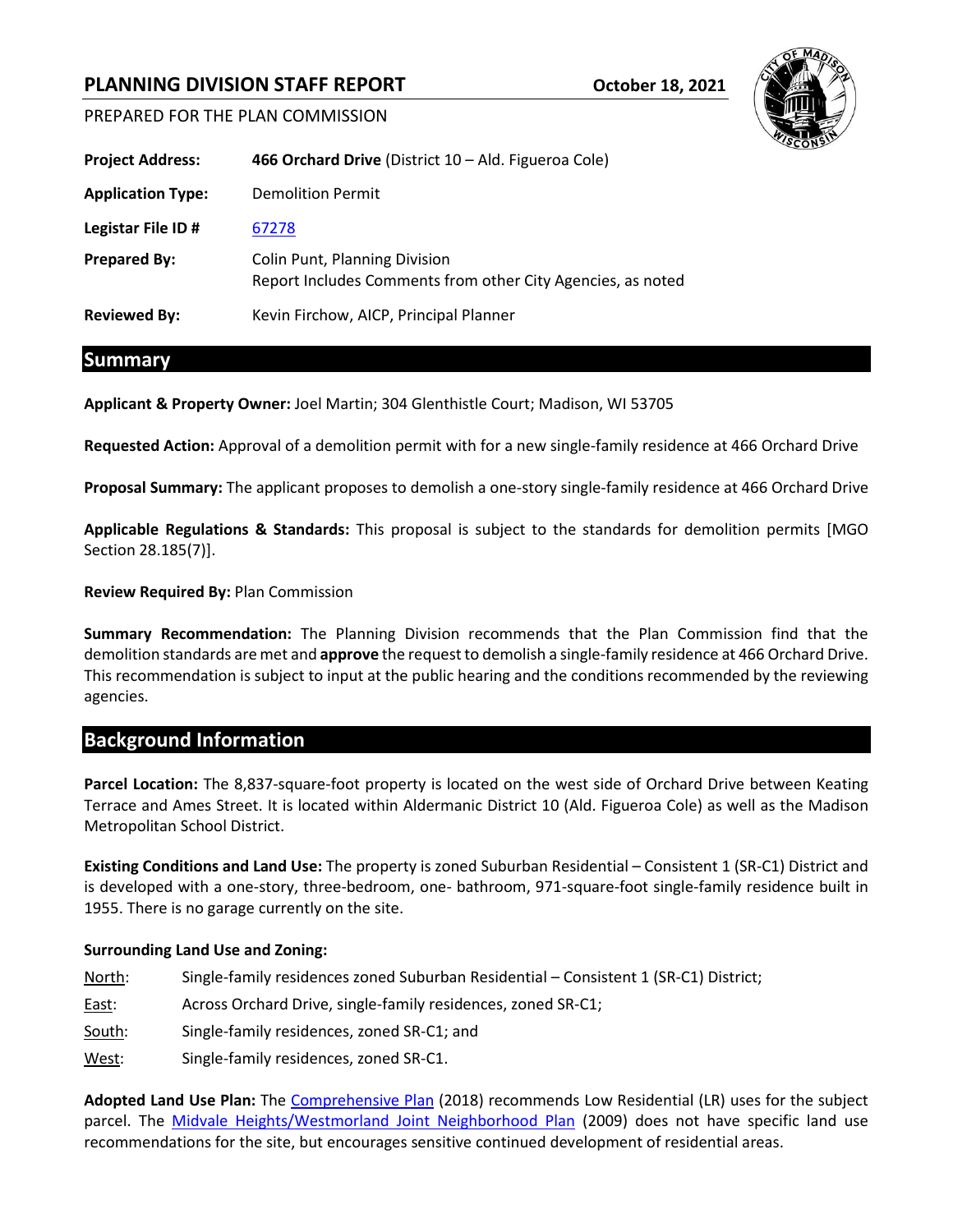| <b>Requirements</b>       | Required        | Proposed                         |
|---------------------------|-----------------|----------------------------------|
| Lot Area (sq. ft.)        | 8,000           | 8,837                            |
| Lot Width                 | 60 ft           | 58 ft                            |
| <b>Front Yard Setback</b> | 30 ft           | 30 ft                            |
| Side Yard Setback         | 7 ft            | 7 ft                             |
| <b>Rear Yard Setback</b>  | 35 ft           | 86 ft                            |
| Usable Open Space         | $1,300$ sq ft   | 3,000 sq ft                      |
| Maximum Lot Coverage      | 50%             | 47%                              |
| Maximum Building Height   | 2 stories/35 ft | 2 stories (see Zoning comment 4) |

### **Zoning Summary:** The property is in the Suburban Residential – Consistent 1 (SR-C1) District

**Other Critical Zoning Items** | Utility Easements

*Prepared by Jacob Moskowitz, Assistant Zoning Administrator*

**Environmental Corridor Status:** The subject site is not located in a mapped environmental corridor.

**Public Utilities and Services:** This property is served by a full range of urban services.

## **Project Description, Project Analysis, and Conclusion**

The owner applicant is requesting approval to demolish a small, one-story single-family residence at 466 Orchard Drive. According to the letter of intent and [demolition photos](https://madison.legistar.com/View.ashx?M=F&ID=9790955&GUID=6C11C648-F1FA-4E83-B6BC-82B6F18F1791) provided by the applicant, the house is in poor condition and has not been maintained by the previous owner. There are numerous broken windows, the floor has water damage, there is significant evidence of mold, and water drains toward the house from the driveway. Following demolition, the applicant intends to build a new single-family home and detached garage. Please note, based on recently approved changes to the Demolition Ordinance, the plans for the future use are not before the Plan Commission as Planning Division staff understands that they are permitted uses under the zoning code.

### **Adopted Plan Recommendations**

The [Comprehensive Plan](https://www.cityofmadison.com/dpced/planning/plans/440/#Citywide%20Plans) (2018) recommends Low Residential (LR) for this site, a land use designation predominantly made up of single-family and two-unit structures, but that may include smaller two-, three-, and four-unit apartment buildings and rowhouses. The [Midvale Heights/Westmorland Joint Neighborhood Plan](https://www.cityofmadison.com/dpced/planning/documents/Midvale_Westmorland.pdf) (2009) does not have specific land use recommendations for the site, but encourages preservation and enhancement of the existing residential character and architectural style in the areas not identified as potential redevelopment sites, while also allowing for the continued evolution of housing forms in order to meet the needs of a changing population. In considering the adopted plan recommendations, the Planning Division believes that the proposed use is generally consistent with the Comprehensive Plan and the Midvale Heights/Westmorland Joint Neighborhood Plan.

#### **Demolition Permit Standards**

At its October 5, 2021 meeting, the Common Council revised the City of Madison's demolition permits ordinance section to remove consideration of proposed future use for demolition applications. In order to approve a demolition request, the Plan Commission must consider the factors and information specified in §28.185(9)(c) MGO and find that the proposed demolition or removal is consistent with the statement of purpose of the demolition permits section and with the health, prosperity, safety, and welfare of the City of Madison. The standards state that the Plan Commission shall consider the report of the City's historic preservation planner regarding the historic value of the property as well as any report that may be submitted by the Landmarks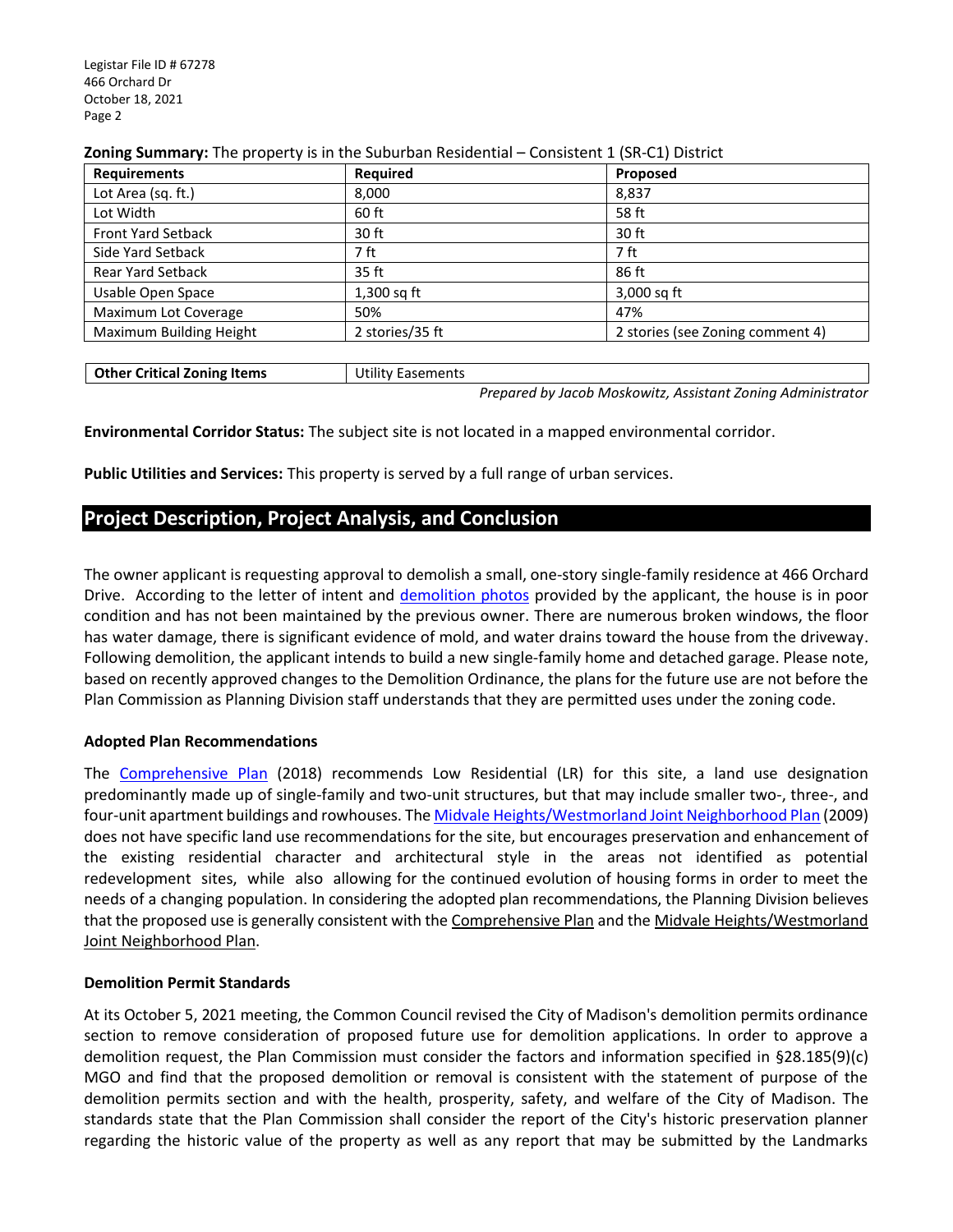Legistar File ID # 67278 466 Orchard Dr October 18, 2021 Page 3

Commission. At its September 20, 2021 meeting, the Landmarks Commission found that the existing building at 466 Orchard Drive has no known historic value.

The Planning Division believes that the standards for Demolition Permits can be met.

At the time of report writing, staff had not received any public comment on this proposal.

### **Recommendation**

### **Planning Division Recommendation** (Contact Colin Punt, 243-0455)

The Planning Division believes that the demolition standards can be found met and recommends that the Plan Commission **approve** the request to demolish a single-family residence and construct a new single-family residence at 466 Orchard Drive. This recommendation is subject to input at the public hearing and the conditions recommended by the reviewing agencies.

**Recommended Conditions of Approval | Major/Non-Standard Conditions are Shaded** 

**Zoning** (Contact Jacob Moskowitz, 266-4560)

- 1. Section 28.185(7)(a)5. requires that if a demolition or removal permit is approved, it shall not be issued until the reuse and recycling plan is approved by the Recycling Coordinator, Bryan Johnson (608-266-4682).
- 2. Section 28.185(10) Every person who is required to submit a reuse and recycling plan pursuant to Sec. 28.185(7)(a)5. shall submit documents showing compliance with the plan within sixty (60) days of completion of demolition.
- 3. Section 28.185(9)(a) A demolition or removal permit is valid for one (1) year from the date of the Plan Commission.
- 4. Show the height of the proposed building on the elevations. The maximum height is 35 ft. Height is the average of the height of all building facades. For each facade, height is measured from the midpoint of the existing grade to the highest point on the roof of the building or structure. No individual facade shall be more than fifteen percent (15%) higher than the maximum height of the zoning district.

### **Engineering Division** (Tim Troester, 267-1995)

- 5. This site passes a significant amount of drainage from South to North. Applicant shall provide a drainage and grading plan showing how this will be accommodated.
- 6. Obtain a Street Terrace permit for the proposed work (installation of the driveway apron, landscaping, etc.) This permit application is available and must be completed on line at http://www.cityofmadison.com/engineering/permits.cfm (MGO 10.08)
- 7. Obtain a permanent sewer plug permit for each existing sanitary sewer lateral serving a property that is not to be reused and a temporary sewer plug permit for each sewer lateral that is to be reused by the development. The procedures and fee schedule is available online at http://www.cityofmadison.com/engineering/permits.cfm. (MGO CH 35.02(14)).